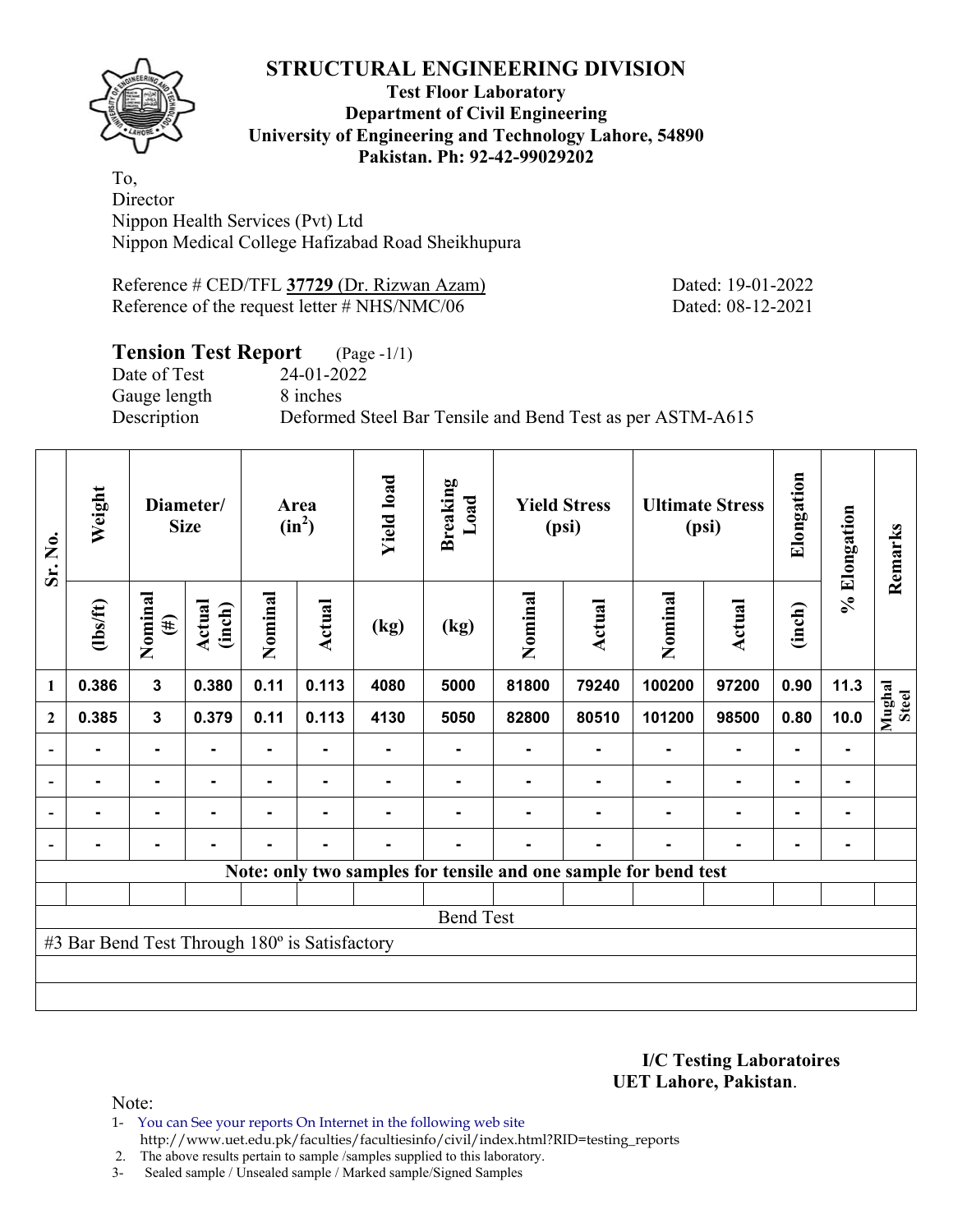

**Test Floor Laboratory Department of Civil Engineering University of Engineering and Technology Lahore, 54890 Pakistan. Ph: 92-42-99029202** 

To, S. Proprietor Izzhar Construction CMH Medical College, Lahore

Reference # CED/TFL **37733** (Dr. Rizwan Azam) Dated: 20-01-2022 Reference of the request letter # Nil Dated: 19-01-2022

## **Tension Test Report** (Page -1/1) Date of Test 24-01-2022 Gauge length 8 inches Description Deformed Steel Bar Tensile and Bend Test as per ASTM-A615

| Sr. No.                  | Weight           |                | Diameter/<br><b>Size</b><br>(inch) |         | Area<br>$(in^2)$ | <b>Yield load</b>                                   | <b>Breaking</b><br>Load |         | <b>Yield Stress</b><br>(psi) |                                                                 | <b>Ultimate Stress</b><br>(psi) | Elongation     | % Elongation   | Remarks |
|--------------------------|------------------|----------------|------------------------------------|---------|------------------|-----------------------------------------------------|-------------------------|---------|------------------------------|-----------------------------------------------------------------|---------------------------------|----------------|----------------|---------|
|                          | $\frac{2}{10}$   | Nominal        | Actual                             | Nominal | <b>Actual</b>    | (kg)                                                | (kg)                    | Nominal | Actual                       | Nominal                                                         | Actual                          | (inch)         |                |         |
| $\mathbf{1}$             | 0.370            | 3/8            | 0.372                              | 0.11    | 0.109            | 3360                                                | 5000                    | 67400   | 68070                        | 100200                                                          | 101300                          | 1.10           | 13.8           |         |
| $\overline{2}$           | 0.375            | 3/8            | 0.375                              | 0.11    | 0.110            | 3470                                                | 5170                    | 69600   | 69360                        | 103600                                                          | 103400                          | 1.10           | 13.8           |         |
| $\overline{\phantom{a}}$ |                  | ۰              |                                    |         |                  |                                                     |                         |         |                              |                                                                 |                                 |                |                |         |
| $\overline{\phantom{a}}$ | -                | $\blacksquare$ | ۰.                                 |         |                  |                                                     |                         |         |                              |                                                                 | $\blacksquare$                  | $\blacksquare$ |                |         |
| $\overline{\phantom{a}}$ |                  | $\blacksquare$ | $\blacksquare$                     | ۰       | $\blacksquare$   |                                                     |                         |         |                              | ۰                                                               | $\blacksquare$                  | $\blacksquare$ | $\blacksquare$ |         |
|                          |                  | $\blacksquare$ |                                    |         | ٠                |                                                     |                         |         |                              |                                                                 | $\blacksquare$                  | $\blacksquare$ |                |         |
|                          |                  |                |                                    |         |                  |                                                     |                         |         |                              | Note: only two samples for tensile and one sample for bend test |                                 |                |                |         |
|                          |                  |                |                                    |         |                  |                                                     |                         |         |                              |                                                                 |                                 |                |                |         |
|                          | <b>Bend Test</b> |                |                                    |         |                  |                                                     |                         |         |                              |                                                                 |                                 |                |                |         |
|                          |                  |                |                                    |         |                  | 3/8" Dia Bar Bend Test Through 180° is Satisfactory |                         |         |                              |                                                                 |                                 |                |                |         |
|                          |                  |                |                                    |         |                  |                                                     |                         |         |                              |                                                                 |                                 |                |                |         |
|                          |                  |                |                                    |         |                  |                                                     |                         |         |                              |                                                                 |                                 |                |                |         |

**I/C Testing Laboratoires UET Lahore, Pakistan**.

Note:

1- You can See your reports On Internet in the following web site http://www.uet.edu.pk/faculties/facultiesinfo/civil/index.html?RID=testing\_reports

2. The above results pertain to sample /samples supplied to this laboratory.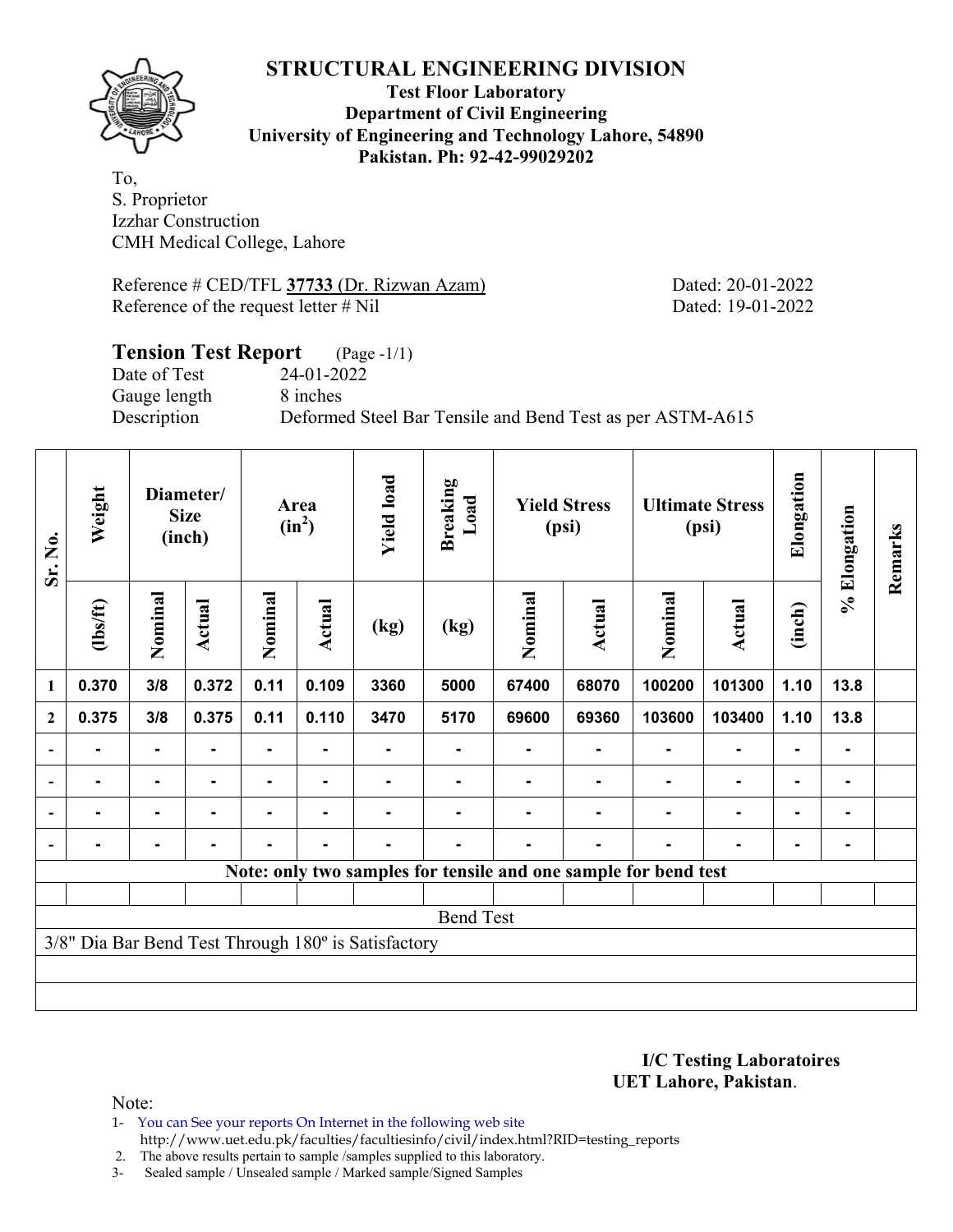**Test Floor Laboratory Department of Civil Engineering University of Engineering and Technology Lahore, 54890 Pakistan. Ph: 92-42-99029202** 

To, Material Engineer Engineering Consultancy Services Punjab (Pvt) Limited MPA Hostel, Phase-II, Lahore

Reference # CED/TFL **37743** (Dr. Rizwan Azam) Dated: 20-01-2022 Reference of the request letter # 340/ECSP/MPA/ME/03 Dated: 12-01-2022

## **Tension Test Report** (Page -1/1)

Date of Test 24-01-2022 Gauge length 8 inches

Description Deformed Steel Bar Tensile and Bend Test as per ASTM-A615

| Sr. No.                  | Weight                                        |                   | Diameter/<br><b>Size</b> |                | Area<br>$(in^2)$ | <b>Yield load</b> | <b>Breaking</b><br>Load |         | <b>Yield Stress</b><br>(psi) |                                                                 | <b>Ultimate Stress</b><br>(psi) | Elongation     | % Elongation | Remarks                |
|--------------------------|-----------------------------------------------|-------------------|--------------------------|----------------|------------------|-------------------|-------------------------|---------|------------------------------|-----------------------------------------------------------------|---------------------------------|----------------|--------------|------------------------|
|                          | $\frac{2}{10}$                                | Nominal<br>$(\#)$ | Actual<br>(inch)         | Nominal        | <b>Actual</b>    | (kg)              | (kg)                    | Nominal | Actual                       | Nominal                                                         | Actual                          | (inch)         |              |                        |
| 1                        | 0.364                                         | $\mathbf{3}$      | 0.369                    | 0.11           | 0.107            | 3540              | 4740                    | 71000   | 72880                        | 95000                                                           | 97600                           | 1.00           | 12.5         |                        |
| $\mathbf{2}$             | 0.372                                         | $\mathbf{3}$      | 0.373                    | 0.11           | 0.109            | 3770              | 5120                    | 75600   | 76080                        | 102600                                                          | 103400                          | 0.80           | 10.0         | Kamran<br><b>Steel</b> |
| $\overline{\phantom{a}}$ |                                               | ۰                 |                          |                |                  |                   |                         |         |                              |                                                                 |                                 |                |              |                        |
| $\overline{\phantom{a}}$ | -                                             | ۰                 | $\blacksquare$           |                |                  |                   |                         |         |                              |                                                                 | $\blacksquare$                  | $\blacksquare$ |              |                        |
| $\overline{\phantom{a}}$ | Ξ.                                            | $\blacksquare$    | $\blacksquare$           | ٠              | ۰                |                   |                         |         |                              |                                                                 | ٠                               | $\blacksquare$ |              |                        |
| $\blacksquare$           |                                               | ٠                 | $\blacksquare$           | $\blacksquare$ | ٠                |                   |                         |         | ٠                            |                                                                 | $\blacksquare$                  | $\blacksquare$ |              |                        |
|                          |                                               |                   |                          |                |                  |                   |                         |         |                              | Note: only two samples for tensile and one sample for bend test |                                 |                |              |                        |
|                          |                                               |                   |                          |                |                  |                   |                         |         |                              |                                                                 |                                 |                |              |                        |
|                          | <b>Bend Test</b>                              |                   |                          |                |                  |                   |                         |         |                              |                                                                 |                                 |                |              |                        |
|                          | #3 Bar Bend Test Through 180° is Satisfactory |                   |                          |                |                  |                   |                         |         |                              |                                                                 |                                 |                |              |                        |
|                          |                                               |                   |                          |                |                  |                   |                         |         |                              |                                                                 |                                 |                |              |                        |
|                          |                                               |                   |                          |                |                  |                   |                         |         |                              |                                                                 |                                 |                |              |                        |

**I/C Testing Laboratoires UET Lahore, Pakistan**.

Note:

1- You can See your reports On Internet in the following web site http://www.uet.edu.pk/faculties/facultiesinfo/civil/index.html?RID=testing\_reports

2. The above results pertain to sample /samples supplied to this laboratory.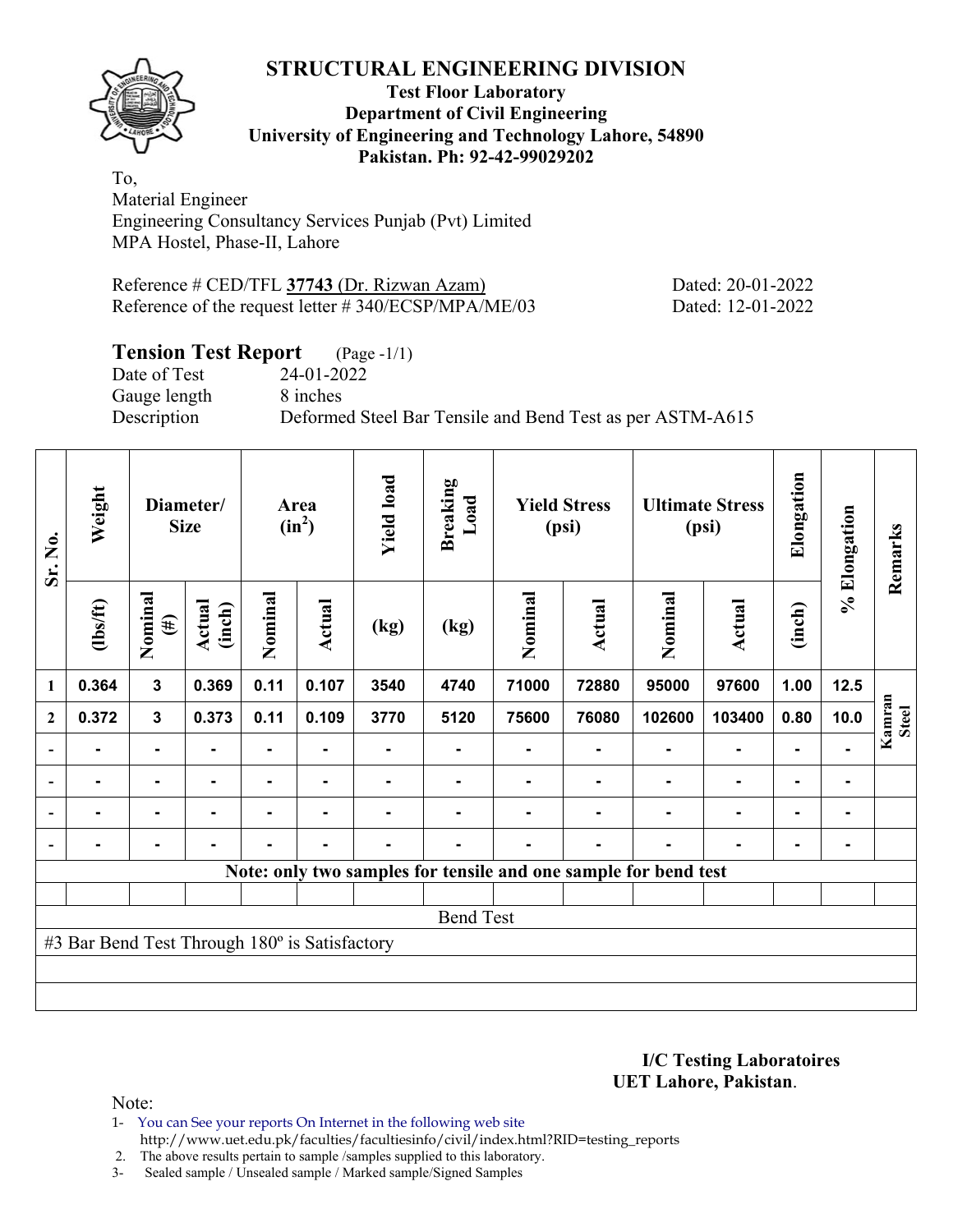

### **Test Floor Laboratory Department of Civil Engineering University of Engineering and Technology Lahore, 54890 Pakistan. Ph: 92-42-99029202**

To, Deputy Director (Admin & Scurity) CASS, Lahore Centre for Aerospace & Security Studies (CASS) Lahore

Reference # CED/TFL **37753** (Dr. Rizwan Azam) Dated: 21-01-2022 Reference of the request letter # CASS(Lhr)/7856/2/Misc Dated: 06-01-2022

## **Tension Test Report** (Page -1/1)

Date of Test 24-01-2022 Gauge length 8 inches

Description Deformed Steel Bar Tensile and Bend Test as per ASTM-A615

| Sr. No.                  | Weight                                        |                   | Diameter/<br><b>Size</b> |         | Area<br>$(in^2)$ | <b>Yield load</b> | <b>Breaking</b><br>Load                                        |         | <b>Yield Stress</b><br>(psi) |         | <b>Ultimate Stress</b><br>(psi) | Elongation     | % Elongation | Remarks |
|--------------------------|-----------------------------------------------|-------------------|--------------------------|---------|------------------|-------------------|----------------------------------------------------------------|---------|------------------------------|---------|---------------------------------|----------------|--------------|---------|
|                          | $\frac{2}{10}$                                | Nominal<br>$(\#)$ | Actual<br>(inch)         | Nominal | Actual           | (kg)              | (kg)                                                           | Nominal | Actual                       | Nominal | <b>Actual</b>                   | (inch)         |              |         |
| 1                        | 0.358                                         | 3                 | 0.366                    | 0.11    | 0.105            |                   | 5580                                                           |         |                              | 111900  | 117000                          | 0.80           | 10.0         |         |
| $\overline{\phantom{a}}$ | Ξ.                                            | ۰                 |                          | ۰       |                  |                   | ۰                                                              |         |                              |         | ۰                               | $\blacksquare$ |              |         |
| $\overline{\phantom{a}}$ |                                               | Ξ.                |                          |         |                  |                   |                                                                |         |                              |         | ٠                               | ٠              |              |         |
| $\overline{\phantom{a}}$ |                                               | ٠.                |                          |         |                  |                   |                                                                |         |                              |         |                                 | $\blacksquare$ |              |         |
| $\overline{\phantom{a}}$ | Ξ.                                            | ٠.                |                          |         | $\blacksquare$   |                   |                                                                |         |                              |         | ٠                               | $\blacksquare$ |              |         |
| $\overline{\phantom{a}}$ | $\blacksquare$                                | -                 |                          |         | ٠                |                   |                                                                |         |                              |         | $\blacksquare$                  | ٠              |              |         |
|                          |                                               |                   |                          |         |                  |                   | Note: only one sample for tensile and one sample for bend test |         |                              |         |                                 |                |              |         |
|                          |                                               |                   |                          |         |                  |                   |                                                                |         |                              |         |                                 |                |              |         |
|                          | <b>Bend Test</b>                              |                   |                          |         |                  |                   |                                                                |         |                              |         |                                 |                |              |         |
|                          | #3 Bar Bend Test Through 180° is Satisfactory |                   |                          |         |                  |                   |                                                                |         |                              |         |                                 |                |              |         |
|                          |                                               |                   |                          |         |                  |                   |                                                                |         |                              |         |                                 |                |              |         |
|                          |                                               |                   |                          |         |                  |                   |                                                                |         |                              |         |                                 |                |              |         |

**I/C Testing Laboratoires UET Lahore, Pakistan**.

Note:

1- You can See your reports On Internet in the following web site http://www.uet.edu.pk/faculties/facultiesinfo/civil/index.html?RID=testing\_reports

2. The above results pertain to sample /samples supplied to this laboratory.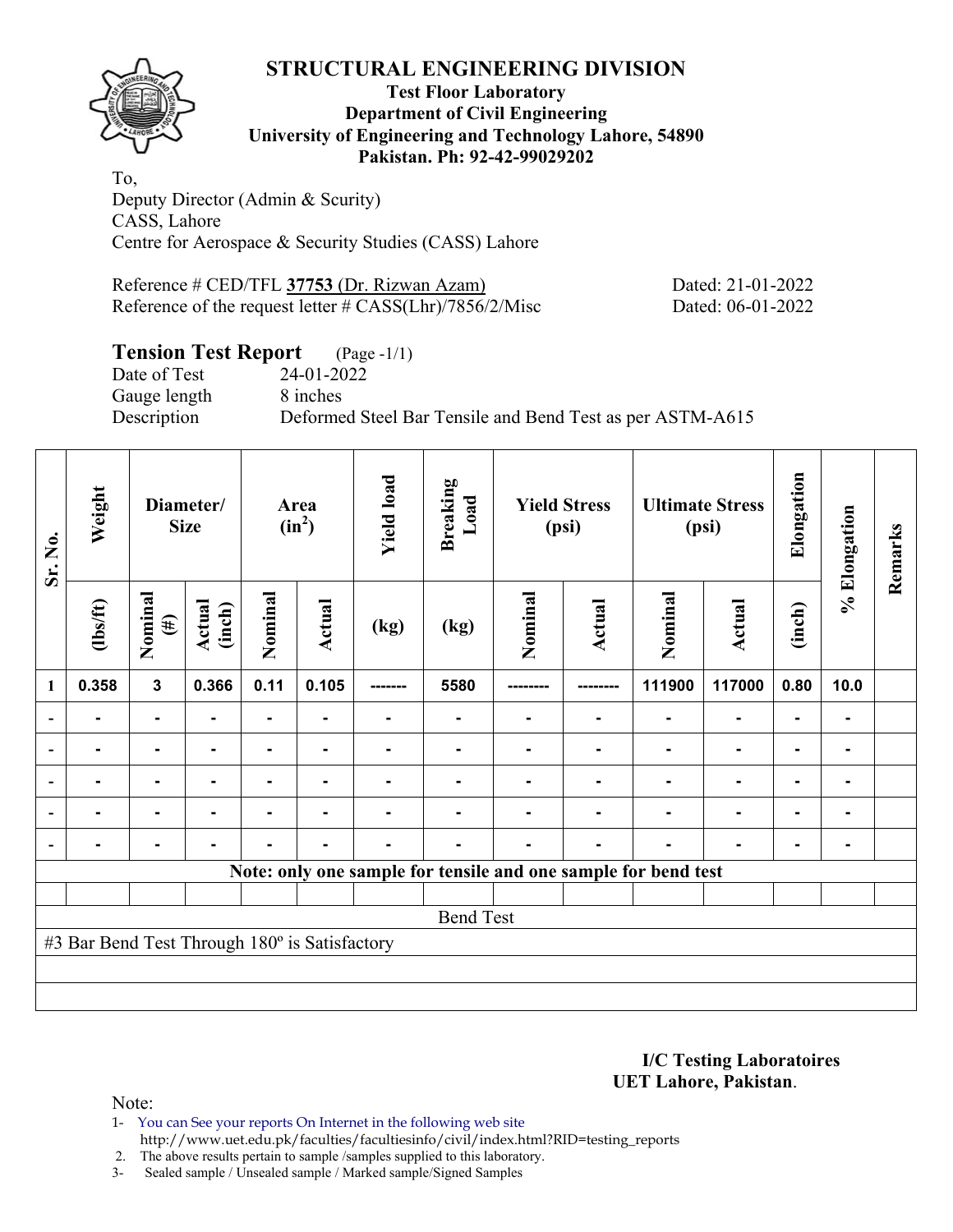

### **Test Floor Laboratory Department of Civil Engineering University of Engineering and Technology Lahore, 54890 Pakistan. Ph: 92-42-99029202**

To, M/S Defence Housing Authority. Lahore Cantt (Infra Dev Works of Sector - 4 Q–Block, DHA Phase-XI Rahbar) – (M/s DHA-C)

Reference # CED/TFL 37754 (Dr. Rizwan Azam) Dated: 21-01-2022 Reference of the request letter # 408/241/32/E/Lab/15/14 Dated: 17-01-2022

## **Tension Test Report** (Page -1/1)

Date of Test 24-01-2022 Gauge length 8 inches

Description Deformed Steel Bar Tensile and Bend Test as per ASTM-A615

| Sr. No.      | Weight                                        |                          | Diameter/<br>size |         | Area<br>$(in^2)$         | <b>Yield load</b> | <b>Breaking</b><br>Load |         | <b>Yield Stress</b><br>(psi) |                                                                 | <b>Ultimate Stress</b><br>(psi) | Elongation               | % Elongation             | Remarks    |
|--------------|-----------------------------------------------|--------------------------|-------------------|---------|--------------------------|-------------------|-------------------------|---------|------------------------------|-----------------------------------------------------------------|---------------------------------|--------------------------|--------------------------|------------|
|              | $\frac{2}{10}$                                | Nominal<br>$(\#)$        | Actual<br>(inch)  | Nominal | Actual                   | (kg)              | (kg)                    | Nominal | <b>Actual</b>                | Nominal                                                         | <b>Actual</b>                   | (inch)                   |                          |            |
| 1            | 0.372                                         | $\mathbf{3}$             | 0.373             | 0.11    | 0.109                    | 3570              | 5580                    | 71600   | 71980                        | 111900                                                          | 112600                          | 1.00                     | 12.5                     |            |
| $\mathbf{2}$ | 0.392                                         | $\mathbf{3}$             | 0.383             | 0.11    | 0.115                    | 3540              | 5880                    | 71000   | 67720                        | 117900                                                          | 112500                          | 1.00                     | 12.5                     | Moiz Steel |
|              |                                               | $\overline{a}$           |                   |         |                          |                   |                         |         |                              |                                                                 | $\overline{\phantom{0}}$        | Ξ.                       |                          |            |
|              | $\overline{\phantom{0}}$                      | $\overline{\phantom{a}}$ | $\blacksquare$    |         | $\blacksquare$           |                   |                         |         |                              | $\overline{\phantom{0}}$                                        | $\overline{\phantom{a}}$        | -                        | $\overline{\phantom{a}}$ |            |
|              | $\overline{\phantom{0}}$                      | $\overline{\phantom{a}}$ |                   |         | $\blacksquare$           |                   |                         |         |                              | $\overline{\phantom{0}}$                                        | $\overline{\phantom{a}}$        | $\overline{\phantom{0}}$ | $\overline{\phantom{a}}$ |            |
|              | $\overline{\phantom{0}}$                      | $\overline{\phantom{0}}$ |                   |         | $\overline{\phantom{a}}$ | -                 |                         |         | $\overline{\phantom{0}}$     | $\overline{\phantom{0}}$                                        | $\overline{\phantom{a}}$        | $\overline{\phantom{a}}$ | $\overline{\phantom{a}}$ |            |
|              |                                               |                          |                   |         |                          |                   |                         |         |                              | Note: only two samples for tensile and one sample for bend test |                                 |                          |                          |            |
|              |                                               |                          |                   |         |                          |                   |                         |         |                              |                                                                 |                                 |                          |                          |            |
|              |                                               |                          |                   |         |                          |                   | <b>Bend Test</b>        |         |                              |                                                                 |                                 |                          |                          |            |
|              | #3 Bar Bend Test Through 180° is Satisfactory |                          |                   |         |                          |                   |                         |         |                              |                                                                 |                                 |                          |                          |            |
|              |                                               |                          |                   |         |                          |                   |                         |         |                              |                                                                 |                                 |                          |                          |            |
|              |                                               |                          |                   |         |                          |                   |                         |         |                              |                                                                 |                                 |                          |                          |            |

**I/C Testing Laboratoires UET Lahore, Pakistan**.

Note:

1- You can See your reports On Internet in the following web site http://www.uet.edu.pk/faculties/facultiesinfo/civil/index.html?RID=testing\_reports

2. The above results pertain to sample /samples supplied to this laboratory.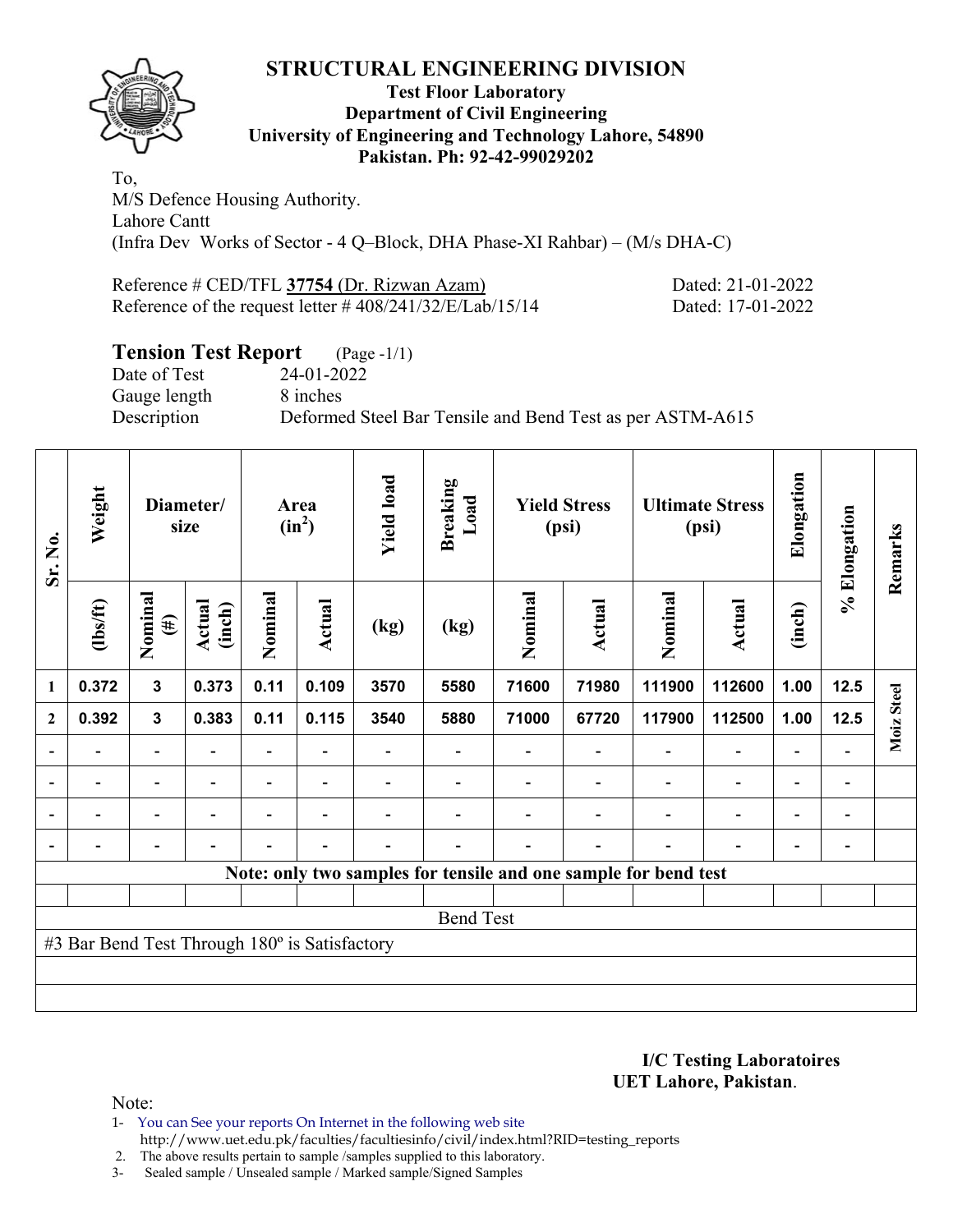

### **Test Floor Laboratory Department of Civil Engineering University of Engineering and Technology Lahore, 54890 Pakistan. Ph: 92-42-99029202**

To, Project Coordinator International Sunshine by Style International Construction of Sunshine Project

Reference # CED/TFL **37757** (Dr. Rizwan Azam) Dated: 21-01-2022 Reference of the request letter # SPS/BML/002/2022 Dated: 21-01-2022

## **Tension Test Report** (Page -1/1)

Date of Test 24-01-2022 Gauge length 8 inches

Description Deformed Steel Bar Tensile and Bend Test as per ASTM-A615

| Sr. No.        | Weight                                        |                          | Diameter/<br><b>Size</b> |                | Area<br>$(in^2)$         | <b>Yield load</b> | <b>Breaking</b><br>Load                                         |         | <b>Yield Stress</b><br>(psi) |                          | <b>Ultimate Stress</b><br>(psi) | Elongation               | % Elongation             | Remarks |
|----------------|-----------------------------------------------|--------------------------|--------------------------|----------------|--------------------------|-------------------|-----------------------------------------------------------------|---------|------------------------------|--------------------------|---------------------------------|--------------------------|--------------------------|---------|
|                | $\frac{2}{10}$                                | Nominal<br>$(\#)$        | <b>Actual</b><br>(inch)  | Nominal        | Actual                   | (kg)              | (kg)                                                            | Nominal | Actual                       | Nominal                  | <b>Actual</b>                   | (inch)                   |                          |         |
| 1              | 0.374                                         | $\mathbf{3}$             | 0.374                    | 0.11           | 0.110                    | 3690              | 4940                                                            | 74000   | 74000                        | 99000                    | 99100                           | 1.10                     | 13.8                     |         |
| $\mathbf{2}$   | 0.365                                         | $\mathbf{3}$             | 0.369                    | 0.11           | 0.107                    | 3310              | 4640                                                            | 66400   | 68090                        | 93000                    | 95500                           | 1.10                     | 13.8                     |         |
|                |                                               | $\overline{\phantom{0}}$ |                          |                |                          |                   |                                                                 |         |                              |                          | $\overline{\phantom{0}}$        | $\overline{\phantom{a}}$ | $\overline{a}$           |         |
|                | $\blacksquare$                                | $\blacksquare$           |                          |                | $\blacksquare$           |                   |                                                                 |         |                              |                          | $\overline{\phantom{a}}$        | -                        | -                        |         |
| $\blacksquare$ | $\overline{\phantom{0}}$                      | $\overline{\phantom{a}}$ | $\blacksquare$           | $\blacksquare$ | $\overline{\phantom{a}}$ |                   |                                                                 |         | $\blacksquare$               | $\overline{\phantom{0}}$ | $\overline{\phantom{a}}$        | $\overline{\phantom{a}}$ | $\blacksquare$           |         |
|                | $\overline{\phantom{0}}$                      | $\overline{\phantom{a}}$ |                          |                | $\overline{\phantom{0}}$ |                   |                                                                 |         | $\overline{\phantom{0}}$     | $\overline{\phantom{0}}$ | $\overline{\phantom{a}}$        | $\overline{\phantom{a}}$ | $\overline{\phantom{a}}$ |         |
|                |                                               |                          |                          |                |                          |                   | Note: only two samples for tensile and one sample for bend test |         |                              |                          |                                 |                          |                          |         |
|                |                                               |                          |                          |                |                          |                   |                                                                 |         |                              |                          |                                 |                          |                          |         |
|                |                                               |                          |                          |                |                          |                   | <b>Bend Test</b>                                                |         |                              |                          |                                 |                          |                          |         |
|                | #3 Bar Bend Test Through 180° is Satisfactory |                          |                          |                |                          |                   |                                                                 |         |                              |                          |                                 |                          |                          |         |
|                |                                               |                          |                          |                |                          |                   |                                                                 |         |                              |                          |                                 |                          |                          |         |
|                |                                               |                          |                          |                |                          |                   |                                                                 |         |                              |                          |                                 |                          |                          |         |

**I/C Testing Laboratoires UET Lahore, Pakistan**.

Note:

1- You can See your reports On Internet in the following web site http://www.uet.edu.pk/faculties/facultiesinfo/civil/index.html?RID=testing\_reports

2. The above results pertain to sample /samples supplied to this laboratory.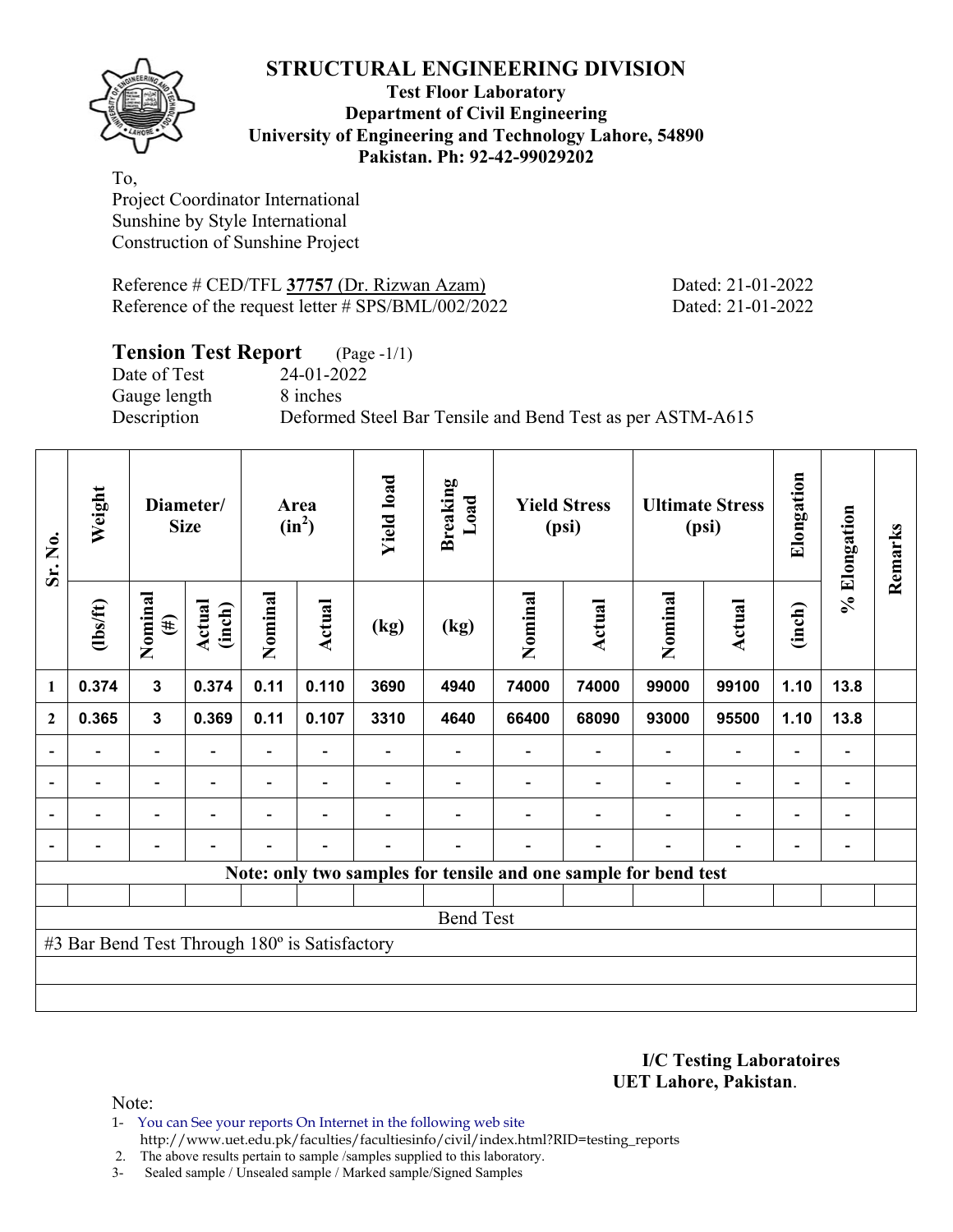**Test Floor Laboratory Department of Civil Engineering University of Engineering and Technology Lahore, 54890 Pakistan. Ph: 92-42-99029202** 

To, GM Engineering Cotton Web Limited Lahore

Reference # CED/TFL 37758 (Dr. Rizwan Azam) Dated: 21-01-2022 Reference of the request letter # Nil Dated: 20-01-2022

## **Tension Test Report** (Page -1/1) Date of Test 24-01-2022 Gauge length 8 inches Description Deformed Steel Bar Tensile and Bend Test as per ASTM-A615

| Sr. No.        | Weight                                        |                          | Diameter/<br>size |         | Area<br>$(in^2)$         | <b>Yield load</b> | <b>Breaking</b><br>Load                                         |         | <b>Yield Stress</b><br>(psi) |                              | <b>Ultimate Stress</b><br>(psi) | Elongation     | % Elongation   | Remarks           |
|----------------|-----------------------------------------------|--------------------------|-------------------|---------|--------------------------|-------------------|-----------------------------------------------------------------|---------|------------------------------|------------------------------|---------------------------------|----------------|----------------|-------------------|
|                | $lbsft$                                       | Nominal<br>$(\#)$        | Actual<br>(inch)  | Nominal | Actual                   | (kg)              | (kg)                                                            | Nominal | Actual                       | Nominal                      | Actual                          | (inch)         |                |                   |
| 1              | 0.379                                         | $\mathbf{3}$             | 0.376             | 0.11    | 0.111                    | 3720              | 4810                                                            | 74600   | 73680                        | 96400                        | 95300                           | 1.20           | 15.0           |                   |
| $\mathbf{2}$   | 0.378                                         | $\mathbf{3}$             | 0.376             | 0.11    | 0.111                    | 3820              | 4910                                                            | 76600   | 75810                        | 98400                        | 97500                           | 1.10           | 13.8           | <b>Steel</b><br>Ě |
|                |                                               | $\overline{\phantom{a}}$ |                   | Ξ.      |                          |                   |                                                                 |         |                              | $\qquad \qquad \blacksquare$ | $\overline{a}$                  | -              |                |                   |
| $\overline{a}$ |                                               | $\overline{\phantom{0}}$ |                   |         |                          |                   |                                                                 |         |                              |                              | $\overline{\phantom{0}}$        | -              |                |                   |
| $\blacksquare$ | $\blacksquare$                                | $\overline{\phantom{a}}$ | $\blacksquare$    |         | $\blacksquare$           |                   |                                                                 |         |                              | ۰                            | $\blacksquare$                  | $\blacksquare$ | $\blacksquare$ |                   |
|                |                                               | $\overline{a}$           |                   |         | $\overline{\phantom{a}}$ |                   |                                                                 |         |                              | $\blacksquare$               | $\overline{a}$                  | -              |                |                   |
|                |                                               |                          |                   |         |                          |                   | Note: only two samples for tensile and one sample for bend test |         |                              |                              |                                 |                |                |                   |
|                |                                               |                          |                   |         |                          |                   |                                                                 |         |                              |                              |                                 |                |                |                   |
|                | <b>Bend Test</b>                              |                          |                   |         |                          |                   |                                                                 |         |                              |                              |                                 |                |                |                   |
|                | #3 Bar Bend Test Through 180° is Satisfactory |                          |                   |         |                          |                   |                                                                 |         |                              |                              |                                 |                |                |                   |
|                |                                               |                          |                   |         |                          |                   |                                                                 |         |                              |                              |                                 |                |                |                   |
|                |                                               |                          |                   |         |                          |                   |                                                                 |         |                              |                              |                                 |                |                |                   |

**I/C Testing Laboratoires UET Lahore, Pakistan**.

Note:

- 1- You can See your reports On Internet in the following web site http://www.uet.edu.pk/faculties/facultiesinfo/civil/index.html?RID=testing\_reports
- 2. The above results pertain to sample /samples supplied to this laboratory.
- 3- Sealed sample / Unsealed sample / Marked sample/Signed Samples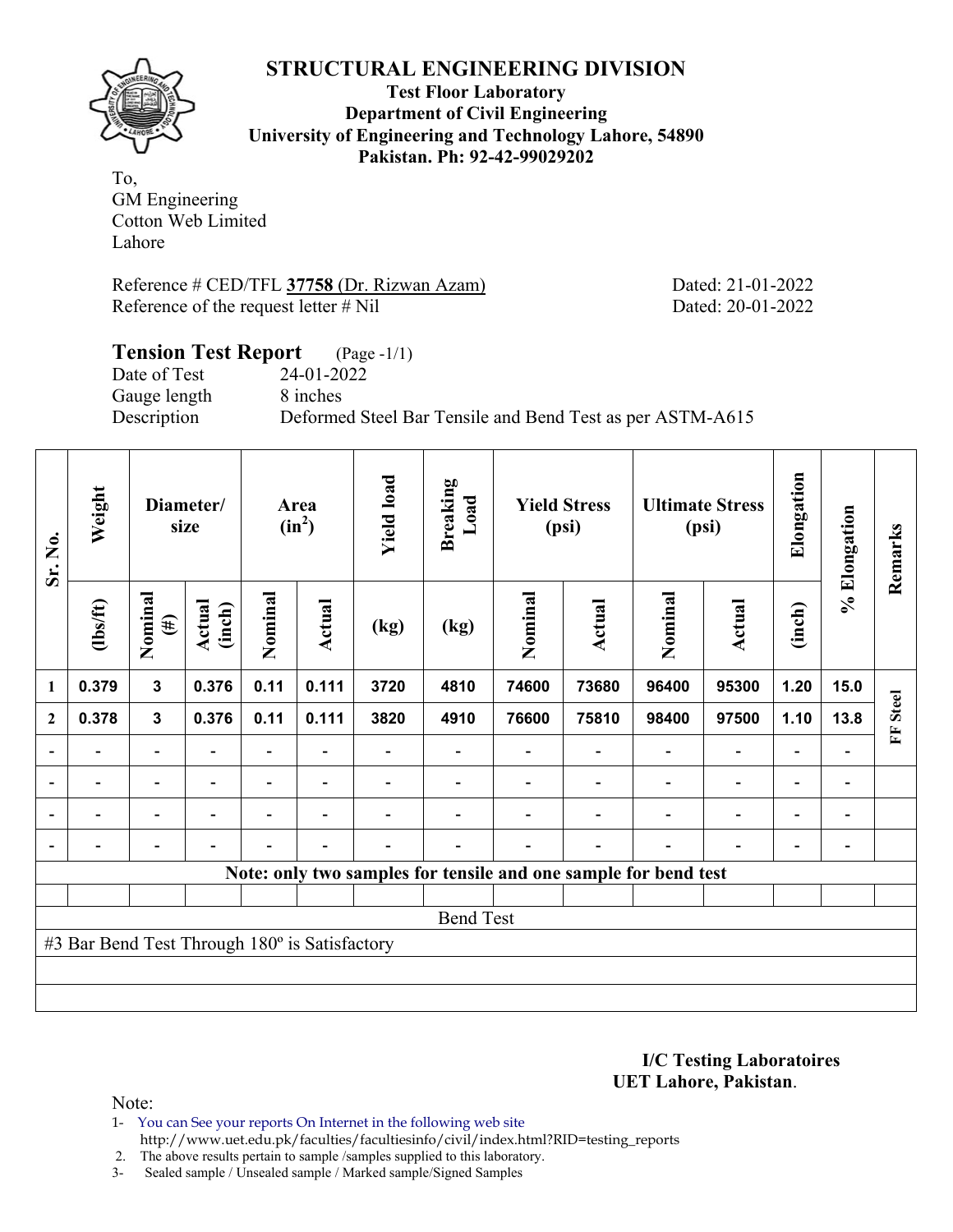

### **Test Floor Laboratory Department of Civil Engineering University of Engineering and Technology Lahore, 54890 Pakistan. Ph: 92-42-99029202**

To, M/S Deevar Developers Pvt. Ltd Lahore (Construction of Zameen Opal, Plot No. 16, Sector-A, Land Breeze Housing Society, Raiwind Road, Lahore) Reference # CED/TFL **37761** (Dr. Rizwan Azam) Dated: 24-01-2022 Reference of the request letter # ZD/ZO/L/040 Dated: 21-01-2022

# **Tension Test Report** (Page -1/1)

Date of Test 24-01-2022 Gauge length 8 inches

Description Deformed Steel Bar Tensile and Bend Test as per ASTM-A615

| Sr. No.                  | Weight                                        |                                        | Diameter/<br><b>Size</b> |                          | Area<br>$(in^2)$ | <b>Yield load</b>        | <b>Breaking</b><br>Load |         | <b>Yield Stress</b><br>(psi) |                                                                 | <b>Ultimate Stress</b><br>(psi) | Elongation               | % Elongation             | Remarks |
|--------------------------|-----------------------------------------------|----------------------------------------|--------------------------|--------------------------|------------------|--------------------------|-------------------------|---------|------------------------------|-----------------------------------------------------------------|---------------------------------|--------------------------|--------------------------|---------|
|                          | $\frac{2}{10}$                                | Nominal<br>$(\#)$                      | Actual<br>(inch)         | Nominal                  | <b>Actual</b>    | (kg)                     | (kg)                    | Nominal | Actual                       | Nominal                                                         | Actual                          | (inch)                   |                          |         |
| $\mathbf{1}$             | 0.387                                         | 3                                      | 0.380                    | 0.11                     | 0.114            | 3620                     | 5120                    | 72600   | 70200                        | 102600                                                          | 99300                           | 1.00                     | 12.5                     |         |
| $\mathbf{2}$             | 0.384                                         | $\mathbf{3}$<br>0.379<br>0.11<br>0.113 |                          |                          |                  | 3570                     | 5100                    | 71600   | 69630                        | 102200                                                          | 99500                           | 1.10                     | 13.8                     |         |
|                          |                                               | $\overline{a}$                         |                          |                          |                  |                          |                         |         |                              |                                                                 | $\overline{a}$                  | $\overline{\phantom{0}}$ |                          |         |
| $\overline{\phantom{a}}$ | $\overline{\phantom{0}}$                      | $\blacksquare$                         | $\overline{\phantom{0}}$ | $\overline{\phantom{0}}$ | $\blacksquare$   |                          |                         |         | $\overline{\phantom{a}}$     | $\overline{\phantom{a}}$                                        | $\overline{\phantom{a}}$        | $\overline{\phantom{a}}$ | $\overline{\phantom{a}}$ |         |
| $\blacksquare$           | $\blacksquare$                                | $\overline{\phantom{0}}$               | ۰                        | $\blacksquare$           | $\blacksquare$   |                          |                         |         |                              | $\overline{\phantom{0}}$                                        | $\overline{a}$                  | $\overline{\phantom{0}}$ | $\blacksquare$           |         |
|                          | -                                             | -                                      | $\blacksquare$           | $\blacksquare$           | $\blacksquare$   | $\overline{\phantom{0}}$ |                         |         | $\blacksquare$               | ۰                                                               | $\overline{a}$                  | $\overline{\phantom{a}}$ | $\overline{\phantom{0}}$ |         |
|                          |                                               |                                        |                          |                          |                  |                          |                         |         |                              | Note: only two samples for tensile and one sample for bend test |                                 |                          |                          |         |
|                          |                                               |                                        |                          |                          |                  |                          |                         |         |                              |                                                                 |                                 |                          |                          |         |
|                          | <b>Bend Test</b>                              |                                        |                          |                          |                  |                          |                         |         |                              |                                                                 |                                 |                          |                          |         |
|                          | #3 Bar Bend Test Through 180° is Satisfactory |                                        |                          |                          |                  |                          |                         |         |                              |                                                                 |                                 |                          |                          |         |
|                          |                                               |                                        |                          |                          |                  |                          |                         |         |                              |                                                                 |                                 |                          |                          |         |
|                          |                                               |                                        |                          |                          |                  |                          |                         |         |                              |                                                                 |                                 |                          |                          |         |

**I/C Testing Laboratoires UET Lahore, Pakistan**.

Note:

1- You can See your reports On Internet in the following web site http://www.uet.edu.pk/faculties/facultiesinfo/civil/index.html?RID=testing\_reports

2. The above results pertain to sample /samples supplied to this laboratory.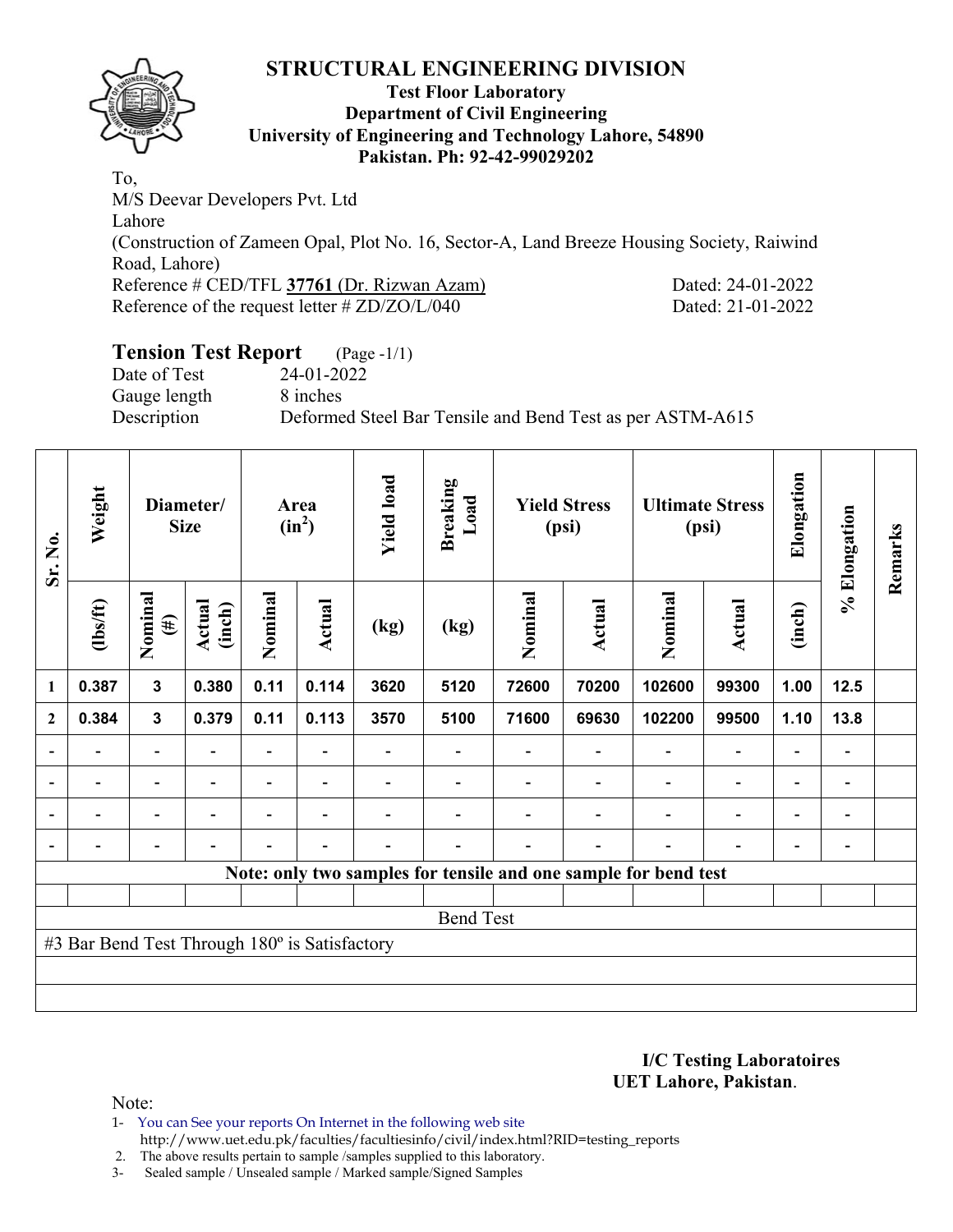

### **Test Floor Laboratory Department of Civil Engineering University of Engineering and Technology Lahore, 54890 Pakistan. Ph: 92-42-99029202**

To, Project Manager Liberty Builders. Construction of Zee Avenue-Ramada Hotel &Suites 17-A Cooper Rd. Lahore.

| Reference # CED/TFL 37763 (Dr. Rizwan Azam)          |  |
|------------------------------------------------------|--|
| Reference of the request letter $\# ST/UET/20220122$ |  |

Dated: 24-01-2022 Dated: 24-01-2022

# **Tension Test Report** (Page -1/1)

Date of Test 24-01-2022 Gauge length 8 inches

Description Deformed Steel Bar Tensile and Bend Test as per ASTM-A615

| Sr. No.                  | Weight                                        |                                        | Diameter/<br>size |                          | Area<br>$(in^2)$         | <b>Yield load</b>        | <b>Breaking</b><br>Load  |         | <b>Yield Stress</b><br>(psi)                                      |                          | <b>Ultimate Stress</b><br>(psi) | Elongation               | % Elongation             | Remarks |
|--------------------------|-----------------------------------------------|----------------------------------------|-------------------|--------------------------|--------------------------|--------------------------|--------------------------|---------|-------------------------------------------------------------------|--------------------------|---------------------------------|--------------------------|--------------------------|---------|
|                          | (1bs/ft)                                      | Nominal<br>$(\#)$                      | Actual<br>(inch)  | Nominal                  | Actual                   | (kg)                     | (kg)                     | Nominal | <b>Actual</b>                                                     | Nominal                  | Actual                          | (inch)                   |                          |         |
| 1                        | 0.378                                         | 3                                      | 0.376             | 0.11                     | 0.111                    | 3890                     | 4790                     | 78000   | 77140                                                             | 96000                    | 95000                           | 1.20                     | 15.0                     |         |
| $\mathbf{2}$             | 0.378                                         | $\mathbf{3}$                           | 0.376             | 0.11                     | 0.111                    | 3820                     | 5050                     | 76600   | 75710                                                             | 101200                   | 100100                          | 1.20                     | 15.0                     | Mughal  |
| 3                        | 0.383                                         | $\mathbf{3}$<br>0.379<br>0.11<br>0.113 |                   |                          |                          | 3820                     | 5070                     | 76600   | 74780                                                             | 101600                   | 99300                           | 1.10                     | 13.8                     |         |
| $\overline{\phantom{a}}$ |                                               | $\overline{\phantom{0}}$               | $\blacksquare$    | $\overline{\phantom{a}}$ | $\blacksquare$           |                          |                          |         | $\overline{\phantom{a}}$                                          | $\blacksquare$           | $\overline{a}$                  | $\overline{\phantom{a}}$ | $\overline{\phantom{a}}$ |         |
|                          | $\blacksquare$                                | $\overline{\phantom{0}}$               | $\blacksquare$    | $\overline{\phantom{a}}$ | $\overline{\phantom{a}}$ |                          |                          |         | $\blacksquare$                                                    | $\overline{\phantom{0}}$ | $\qquad \qquad \blacksquare$    | $\overline{\phantom{a}}$ | $\blacksquare$           |         |
|                          |                                               | $\overline{\phantom{0}}$               |                   | $\overline{\phantom{0}}$ | $\overline{\phantom{a}}$ | $\overline{\phantom{0}}$ | $\overline{\phantom{0}}$ |         | $\overline{\phantom{0}}$                                          | $\overline{\phantom{0}}$ | $\overline{\phantom{0}}$        | $\overline{\phantom{0}}$ | $\blacksquare$           |         |
|                          |                                               |                                        |                   |                          |                          |                          |                          |         | Note: only three samples for tensile and one sample for bend test |                          |                                 |                          |                          |         |
|                          |                                               |                                        |                   |                          |                          |                          |                          |         |                                                                   |                          |                                 |                          |                          |         |
|                          |                                               |                                        |                   |                          |                          |                          | <b>Bend Test</b>         |         |                                                                   |                          |                                 |                          |                          |         |
|                          | #3 Bar Bend Test Through 180° is Satisfactory |                                        |                   |                          |                          |                          |                          |         |                                                                   |                          |                                 |                          |                          |         |
|                          |                                               |                                        |                   |                          |                          |                          |                          |         |                                                                   |                          |                                 |                          |                          |         |
|                          |                                               |                                        |                   |                          |                          |                          |                          |         |                                                                   |                          |                                 |                          |                          |         |

Witness by Bilal Ashraf (Civil Site Supervisor)

**I/C Testing Laboratoires UET Lahore, Pakistan**.

Note:

1- You can See your reports On Internet in the following web site http://www.uet.edu.pk/faculties/facultiesinfo/civil/index.html?RID=testing\_reports

2. The above results pertain to sample /samples supplied to this laboratory.